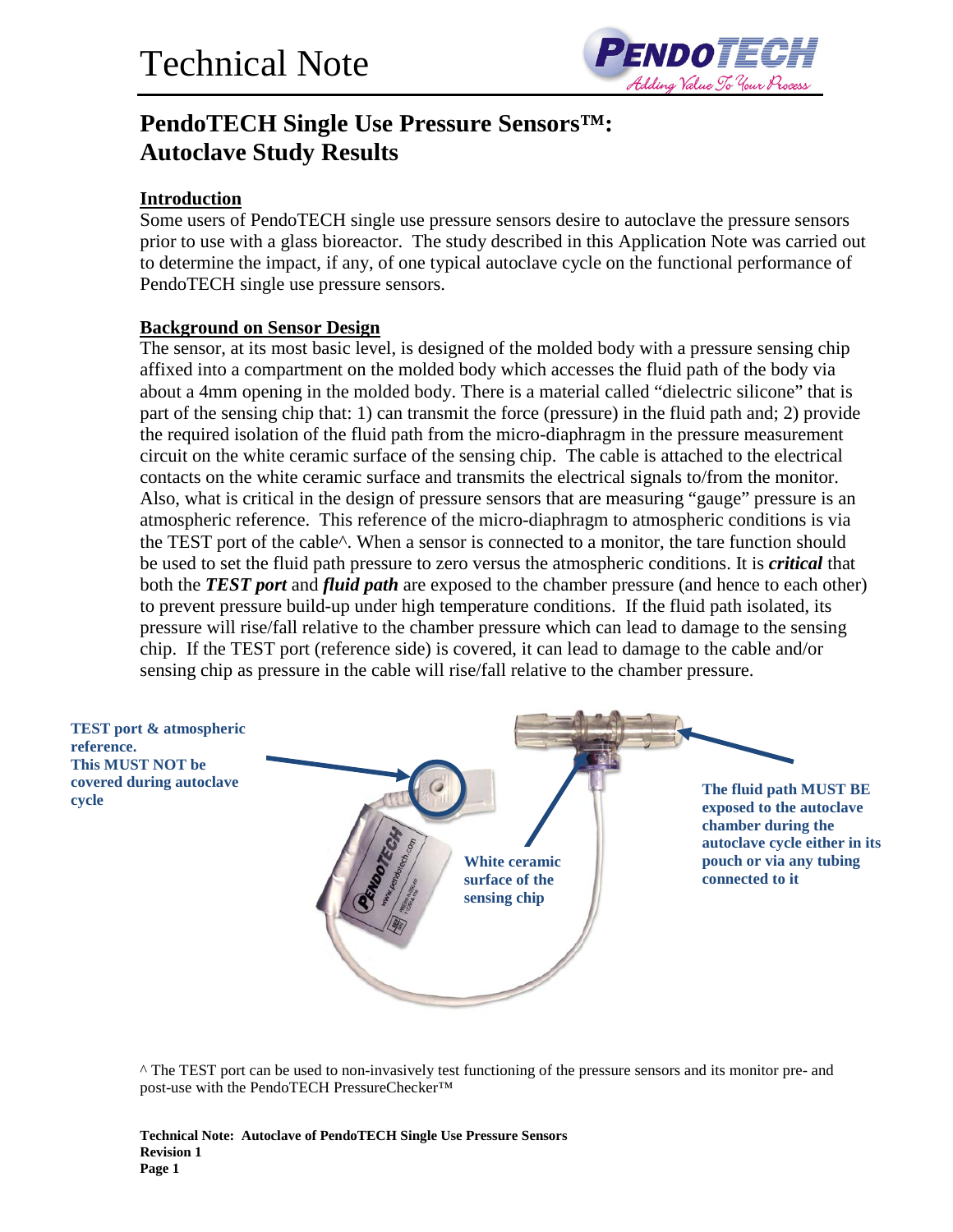### **Materials and Methods**

Sensors: PendoTECH PRESS-S-000 Single Use Pressure Sensors Autoclave: BetaStar Model # 243660-SRM-HHR-GMP Calibrated Pressure Gauge: GE/Druck Model DPI 104

Five sensors from 5 different lots (total of 25 sensors) were randomly selected for the study. Pressure readings for these sensors were recorded from 5 to 75 psi in 5-psi increments using the calibrated pressure gauge. The sensors were then packaged in groups of 5 and sealed inside an autoclave pouch. The pouches were then exposed to the following liquid autoclave cycle conditions twice, in succession without opening the pouches, allowing the pouches to cool to room temperature overnight between cycles:

| Condition                           | Cycle 1 | Cycle 2 |
|-------------------------------------|---------|---------|
| Purge time                          | 5 min   | 5 min   |
| Time in sterilize                   | 1 hour  | 1 hour  |
| Minimum temperature $({}^{\circ}C)$ | 120     | 119.8   |
| Maximum temperature $(^{\circ}C)$   | 121.3   | 121.3   |
| Minimum pressure (psi)              | 28.8    | 28.6    |
| Maximum pressure (psi)              | 30.1    | 30.1    |
| Cool time                           | 30 min  | 30 min  |

Following autoclave cycle 2, the sensors were removed from the pouches and pressure readings were taken again from 5 to 75 psi in 5-psi increments using the calibrated gauge.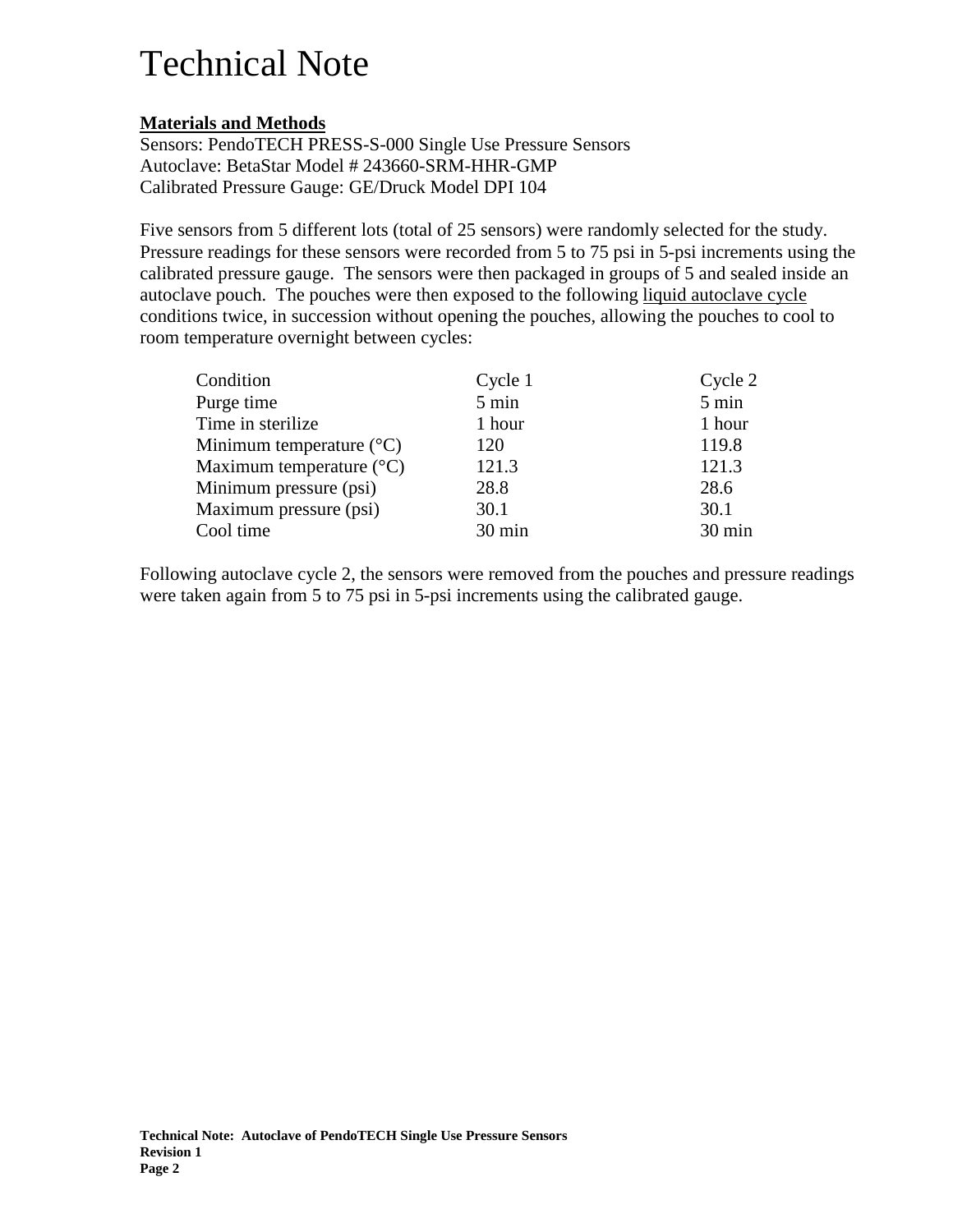### **Results**

The following tables present the difference in pressure readings between before and after the exposure to 2 autoclave cycles for each of the 5 sensors from the 5 lots.

| Gauge psi Sensor 1 Sensor 2 Sensor 3 Sensor 4 Sensor 5 |        |        |        |        |        |
|--------------------------------------------------------|--------|--------|--------|--------|--------|
| 5                                                      | 0.0    | 0.0    | 0.0    | 0.0    | 0.0    |
| 10                                                     | 0.0    | $-0.1$ | 0.0    | 0.0    | 0.0    |
| 15                                                     | 0.0    | 0.0    | 0.0    | 0.0    | 0.0    |
| 20                                                     | $-0.1$ | 0.0    | 0.0    | 0.0    | 0.0    |
| 25                                                     | $-0.1$ | $-0.1$ | 0.0    | 0.0    | 0.0    |
| 30                                                     | 0.0    | 0.0    | 0.0    | 0.0    | 0.0    |
| 35                                                     | 0.0    | 0.0    | 0.0    | 0.0    | 0.0    |
| 40                                                     | 0.0    | 0.0    | 0.0    | 0.0    | 0.0    |
| 45                                                     | $-0.1$ | $-0.1$ | 0.0    | $-0.1$ | 0.0    |
| 50                                                     | $-0.1$ | 0.0    | 0.0    | 0.0    | 0.0    |
| 55                                                     | $-0.1$ | 0.0    | 0.0    | 0.0    | 0.0    |
| 60                                                     | $-0.1$ | 0.0    | 0.0    | 0.0    | 0.0    |
| 65                                                     | $-0.1$ | $-0.1$ | $-0.1$ | $-0.1$ | $-0.1$ |
| 70                                                     | $-0.1$ | 0.0    | 0.0    | 0.0    | 0.0    |
| 75                                                     | $-0.1$ | -0.1   | 0.0    | $-0.1$ | $-0.1$ |

### **Lot 1**

### **Lot 2**

| Gauge psi Sensor 1 Sensor 2 Sensor 3 Sensor 4 |        |        |        |        | Sensor 5 |
|-----------------------------------------------|--------|--------|--------|--------|----------|
| 5                                             | 0.0    | 0.0    | 0.0    | 0.0    | 0.0      |
| 10                                            | 0.0    | 0.0    | 0.0    | 0.0    | 0.0      |
| 15                                            | 0.0    | $-0.1$ | 0.0    | 0.0    | 0.0      |
| 20                                            | 0.0    | 0.0    | $-0.1$ | 0.0    | 0.0      |
| 25                                            | 0.0    | 0.0    | 0.0    | 0.0    | $-0.1$   |
| 30                                            | 0.0    | $-0.1$ | $-0.1$ | 0.0    | $-0.1$   |
| 35                                            | 0.0    | 0.0    | 0.0    | 0.0    | $-0.1$   |
| 40                                            | 0.0    | 0.0    | 0.0    | 0.0    | 0.0      |
| 45                                            | 0.0    | $-0.1$ | 0.0    | $-0.1$ | 0.0      |
| 50                                            | 0.0    | $-0.1$ | $-0.1$ | 0.0    | $-0.1$   |
| 55                                            | 0.0    | 0.0    | 0.0    | 0.0    | $-0.1$   |
| 60                                            | 0.0    | $-0.1$ | $-0.1$ | 0.0    | $-0.1$   |
| 65                                            | $-0.1$ | 0.0    | $-0.1$ | $-0.1$ | $-0.1$   |
| 70                                            | 0.0    | 0.0    | 0.0    | 0.0    | 0.0      |
| 75                                            | 0.0    | 0.0    | 0.0    | 0.0    | 0.0      |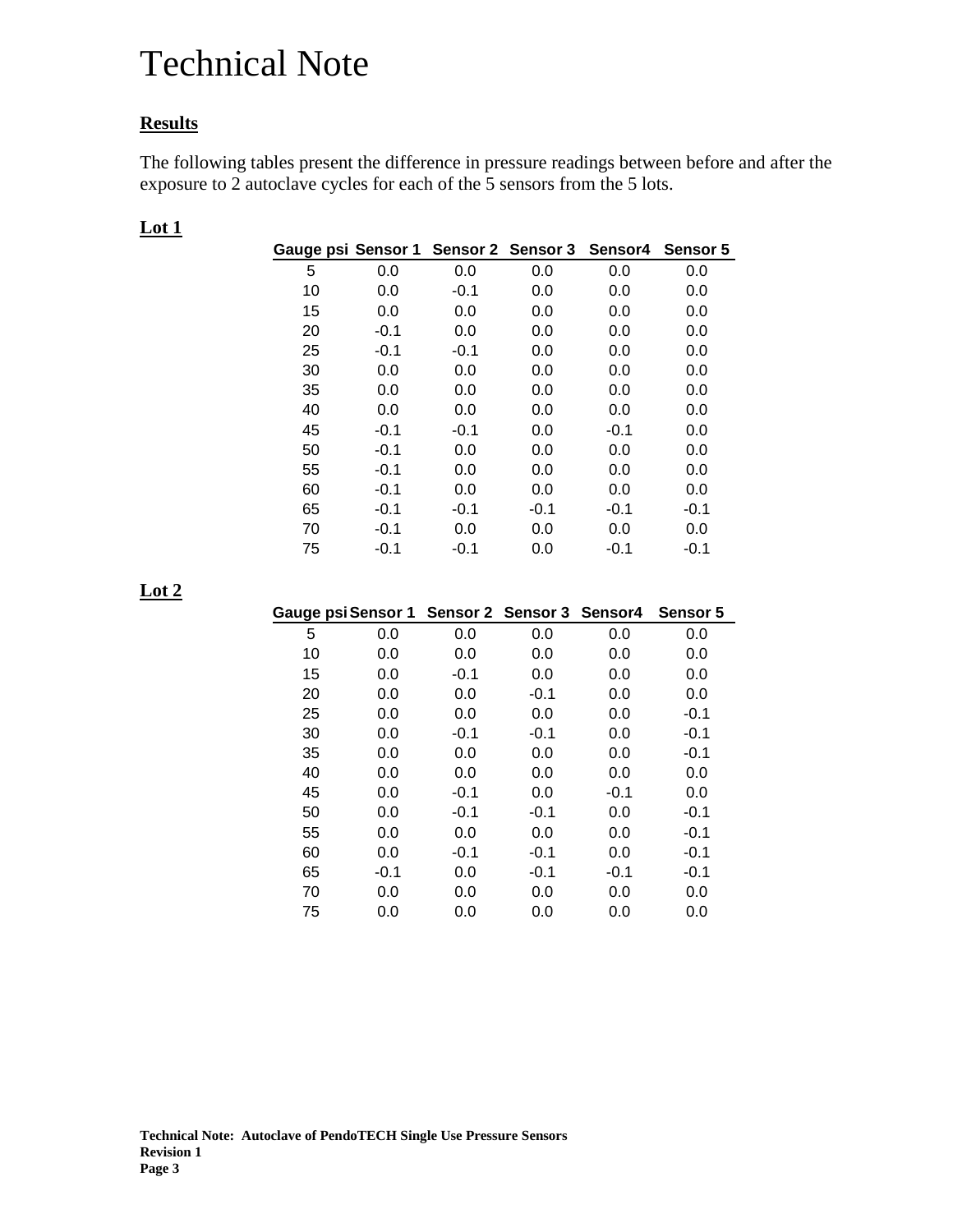| 5<br>0.0<br>0.0<br>0.0<br>0.0<br>0.0<br>10<br>0.0<br>$-0.1$<br>$-0.1$<br>$-0.1$<br>0.0<br>15<br>0.0<br>0.0<br>$0.0\,$<br>0.0<br>0.0<br>20<br>0.0<br>$-0.1$<br>0.0<br>0.0<br>0.0<br>25<br>0.0<br>$-0.1$<br>0.0<br>0.0<br>0.0<br>30<br>$-0.1$<br>$-0.1$<br>0.0<br>0.0<br>0.0<br>35<br>0.0<br>0.0<br>$-0.1$<br>0.0<br>0.0<br>40<br>0.0<br>0.0<br>$-0.1$<br>0.0<br>0.0<br>45<br>0.0<br>$-0.1$<br>0.0<br>0.0<br>0.0<br>50<br>0.0<br>$-0.1$<br>0.0<br>0.0<br>0.0<br>55<br>0.0<br>$-0.1$<br>0.0<br>$-0.1$<br>0.0<br>60<br>0.0<br>$-0.1$<br>0.0<br>0.0<br>0.0<br>65<br>0.0<br>$-0.1$<br>0.0<br>0.0<br>0.0<br>70<br>0.0<br>$-0.1$<br>$-0.1$<br>0.0<br>$-0.1$<br>75<br>0.0<br>$-0.1$<br>0.0<br>0.0<br>0.0<br>Gauge psi Sensor 1<br>Sensor 2 Sensor 3<br>Sensor4<br>Sensor 5<br>5<br>0.0<br>0.0<br>0.0<br>0.0<br>0.0<br>10<br>0.0<br>0.0<br>0.0<br>0.0<br>0.0<br>15<br>0.0<br>0.0<br>0.0<br>0.0<br>0.0<br>0.0<br>20<br>0.0<br>0.0<br>0.0<br>0.0<br>25<br>0.0<br>0.0<br>0.0<br>0.0<br>0.0<br>30<br>0.0<br>0.0<br>0.0<br>0.0<br>0.0<br>35<br>0.0<br>0.0<br>0.0<br>0.0<br>0.0<br>40<br>0.0<br>0.0<br>0.0<br>$-0.1$<br>0.0<br>45<br>0.0<br>0.0<br>0.1<br>0.0<br>0.0<br>50<br>$-0.1$<br>0.0<br>$-0.1$<br>0.0<br>0.0<br>55<br>0.0<br>0.0<br>0.0<br>0.0<br>0.0<br>60<br>0.0<br>0.0<br>$-0.1$<br>0.0<br>0.0<br>65<br>0.0<br>0.0<br>0.0<br>0.0<br>$-0.1$<br>70<br>0.0<br>0.0<br>0.0<br>0.0<br>0.0<br>75<br>$-0.1$<br>0.0<br>0.0<br>0.0<br>$-0.1$<br>Sensor <sub>2</sub><br>Sensor 3<br>Sensor4<br>Gauge psi<br>Sensor 1<br>5<br>0.0<br>0.0<br>0.0<br>0.0<br>0.0<br>10<br>0.0<br>0.0<br>0.0<br>0.0<br>0.0<br>15<br>$-0.1$<br>$-0.1$<br>0.0<br>0.0<br>0.0<br>20<br>0.1<br>0.0<br>0.0<br>$-0.1$<br>$-0.1$<br>25<br>$-0.1$<br>0.0<br>0.1<br>0.0<br>0.0<br>30<br>$-0.1$<br>$-0.1$<br>0.0<br>$-0.1$<br>0.0<br>35<br>$-0.1$<br>0.0<br>0.1<br>$-0.1$<br>0.0<br>40<br>$-0.1$<br>0.0<br>0.0<br>0.0<br>0.0<br>45<br>0.0<br>0.0<br>$-0.1$<br>0.1<br>0.0<br>50<br>$-0.1$<br>0.0<br>0.0<br>0.0<br>0.0<br>55<br>0.0<br>0.0<br>0.0<br>0.0<br>0.0<br>60<br>$-0.1$<br>0.0<br>0.0<br>0.0<br>0.0<br>65<br>0.0<br>0.0<br>0.0<br>0.0<br>0.0<br>70<br>$-0.1$<br>$-0.1$<br>0.1<br>$-0.1$<br>0.0 | Gauge psi Sensor 1 |        |        | Sensor 2 Sensor 3 | Sensor4 | Sensor 5 |
|-----------------------------------------------------------------------------------------------------------------------------------------------------------------------------------------------------------------------------------------------------------------------------------------------------------------------------------------------------------------------------------------------------------------------------------------------------------------------------------------------------------------------------------------------------------------------------------------------------------------------------------------------------------------------------------------------------------------------------------------------------------------------------------------------------------------------------------------------------------------------------------------------------------------------------------------------------------------------------------------------------------------------------------------------------------------------------------------------------------------------------------------------------------------------------------------------------------------------------------------------------------------------------------------------------------------------------------------------------------------------------------------------------------------------------------------------------------------------------------------------------------------------------------------------------------------------------------------------------------------------------------------------------------------------------------------------------------------------------------------------------------------------------------------------------------------------------------------------------------------------------------------------------------------------------------------------------------------------------------------------------------------------------------------------------------------------------------------------------------------------------------------------------|--------------------|--------|--------|-------------------|---------|----------|
|                                                                                                                                                                                                                                                                                                                                                                                                                                                                                                                                                                                                                                                                                                                                                                                                                                                                                                                                                                                                                                                                                                                                                                                                                                                                                                                                                                                                                                                                                                                                                                                                                                                                                                                                                                                                                                                                                                                                                                                                                                                                                                                                                     |                    |        |        |                   |         |          |
|                                                                                                                                                                                                                                                                                                                                                                                                                                                                                                                                                                                                                                                                                                                                                                                                                                                                                                                                                                                                                                                                                                                                                                                                                                                                                                                                                                                                                                                                                                                                                                                                                                                                                                                                                                                                                                                                                                                                                                                                                                                                                                                                                     |                    |        |        |                   |         |          |
|                                                                                                                                                                                                                                                                                                                                                                                                                                                                                                                                                                                                                                                                                                                                                                                                                                                                                                                                                                                                                                                                                                                                                                                                                                                                                                                                                                                                                                                                                                                                                                                                                                                                                                                                                                                                                                                                                                                                                                                                                                                                                                                                                     |                    |        |        |                   |         |          |
|                                                                                                                                                                                                                                                                                                                                                                                                                                                                                                                                                                                                                                                                                                                                                                                                                                                                                                                                                                                                                                                                                                                                                                                                                                                                                                                                                                                                                                                                                                                                                                                                                                                                                                                                                                                                                                                                                                                                                                                                                                                                                                                                                     |                    |        |        |                   |         |          |
|                                                                                                                                                                                                                                                                                                                                                                                                                                                                                                                                                                                                                                                                                                                                                                                                                                                                                                                                                                                                                                                                                                                                                                                                                                                                                                                                                                                                                                                                                                                                                                                                                                                                                                                                                                                                                                                                                                                                                                                                                                                                                                                                                     |                    |        |        |                   |         |          |
|                                                                                                                                                                                                                                                                                                                                                                                                                                                                                                                                                                                                                                                                                                                                                                                                                                                                                                                                                                                                                                                                                                                                                                                                                                                                                                                                                                                                                                                                                                                                                                                                                                                                                                                                                                                                                                                                                                                                                                                                                                                                                                                                                     |                    |        |        |                   |         |          |
|                                                                                                                                                                                                                                                                                                                                                                                                                                                                                                                                                                                                                                                                                                                                                                                                                                                                                                                                                                                                                                                                                                                                                                                                                                                                                                                                                                                                                                                                                                                                                                                                                                                                                                                                                                                                                                                                                                                                                                                                                                                                                                                                                     |                    |        |        |                   |         |          |
|                                                                                                                                                                                                                                                                                                                                                                                                                                                                                                                                                                                                                                                                                                                                                                                                                                                                                                                                                                                                                                                                                                                                                                                                                                                                                                                                                                                                                                                                                                                                                                                                                                                                                                                                                                                                                                                                                                                                                                                                                                                                                                                                                     |                    |        |        |                   |         |          |
|                                                                                                                                                                                                                                                                                                                                                                                                                                                                                                                                                                                                                                                                                                                                                                                                                                                                                                                                                                                                                                                                                                                                                                                                                                                                                                                                                                                                                                                                                                                                                                                                                                                                                                                                                                                                                                                                                                                                                                                                                                                                                                                                                     |                    |        |        |                   |         |          |
|                                                                                                                                                                                                                                                                                                                                                                                                                                                                                                                                                                                                                                                                                                                                                                                                                                                                                                                                                                                                                                                                                                                                                                                                                                                                                                                                                                                                                                                                                                                                                                                                                                                                                                                                                                                                                                                                                                                                                                                                                                                                                                                                                     |                    |        |        |                   |         |          |
|                                                                                                                                                                                                                                                                                                                                                                                                                                                                                                                                                                                                                                                                                                                                                                                                                                                                                                                                                                                                                                                                                                                                                                                                                                                                                                                                                                                                                                                                                                                                                                                                                                                                                                                                                                                                                                                                                                                                                                                                                                                                                                                                                     |                    |        |        |                   |         |          |
|                                                                                                                                                                                                                                                                                                                                                                                                                                                                                                                                                                                                                                                                                                                                                                                                                                                                                                                                                                                                                                                                                                                                                                                                                                                                                                                                                                                                                                                                                                                                                                                                                                                                                                                                                                                                                                                                                                                                                                                                                                                                                                                                                     |                    |        |        |                   |         |          |
|                                                                                                                                                                                                                                                                                                                                                                                                                                                                                                                                                                                                                                                                                                                                                                                                                                                                                                                                                                                                                                                                                                                                                                                                                                                                                                                                                                                                                                                                                                                                                                                                                                                                                                                                                                                                                                                                                                                                                                                                                                                                                                                                                     |                    |        |        |                   |         |          |
|                                                                                                                                                                                                                                                                                                                                                                                                                                                                                                                                                                                                                                                                                                                                                                                                                                                                                                                                                                                                                                                                                                                                                                                                                                                                                                                                                                                                                                                                                                                                                                                                                                                                                                                                                                                                                                                                                                                                                                                                                                                                                                                                                     |                    |        |        |                   |         |          |
|                                                                                                                                                                                                                                                                                                                                                                                                                                                                                                                                                                                                                                                                                                                                                                                                                                                                                                                                                                                                                                                                                                                                                                                                                                                                                                                                                                                                                                                                                                                                                                                                                                                                                                                                                                                                                                                                                                                                                                                                                                                                                                                                                     |                    |        |        |                   |         |          |
|                                                                                                                                                                                                                                                                                                                                                                                                                                                                                                                                                                                                                                                                                                                                                                                                                                                                                                                                                                                                                                                                                                                                                                                                                                                                                                                                                                                                                                                                                                                                                                                                                                                                                                                                                                                                                                                                                                                                                                                                                                                                                                                                                     |                    |        |        |                   |         |          |
|                                                                                                                                                                                                                                                                                                                                                                                                                                                                                                                                                                                                                                                                                                                                                                                                                                                                                                                                                                                                                                                                                                                                                                                                                                                                                                                                                                                                                                                                                                                                                                                                                                                                                                                                                                                                                                                                                                                                                                                                                                                                                                                                                     |                    |        |        |                   |         |          |
|                                                                                                                                                                                                                                                                                                                                                                                                                                                                                                                                                                                                                                                                                                                                                                                                                                                                                                                                                                                                                                                                                                                                                                                                                                                                                                                                                                                                                                                                                                                                                                                                                                                                                                                                                                                                                                                                                                                                                                                                                                                                                                                                                     |                    |        |        |                   |         |          |
|                                                                                                                                                                                                                                                                                                                                                                                                                                                                                                                                                                                                                                                                                                                                                                                                                                                                                                                                                                                                                                                                                                                                                                                                                                                                                                                                                                                                                                                                                                                                                                                                                                                                                                                                                                                                                                                                                                                                                                                                                                                                                                                                                     |                    |        |        |                   |         |          |
|                                                                                                                                                                                                                                                                                                                                                                                                                                                                                                                                                                                                                                                                                                                                                                                                                                                                                                                                                                                                                                                                                                                                                                                                                                                                                                                                                                                                                                                                                                                                                                                                                                                                                                                                                                                                                                                                                                                                                                                                                                                                                                                                                     |                    |        |        |                   |         |          |
|                                                                                                                                                                                                                                                                                                                                                                                                                                                                                                                                                                                                                                                                                                                                                                                                                                                                                                                                                                                                                                                                                                                                                                                                                                                                                                                                                                                                                                                                                                                                                                                                                                                                                                                                                                                                                                                                                                                                                                                                                                                                                                                                                     |                    |        |        |                   |         |          |
|                                                                                                                                                                                                                                                                                                                                                                                                                                                                                                                                                                                                                                                                                                                                                                                                                                                                                                                                                                                                                                                                                                                                                                                                                                                                                                                                                                                                                                                                                                                                                                                                                                                                                                                                                                                                                                                                                                                                                                                                                                                                                                                                                     |                    |        |        |                   |         |          |
|                                                                                                                                                                                                                                                                                                                                                                                                                                                                                                                                                                                                                                                                                                                                                                                                                                                                                                                                                                                                                                                                                                                                                                                                                                                                                                                                                                                                                                                                                                                                                                                                                                                                                                                                                                                                                                                                                                                                                                                                                                                                                                                                                     |                    |        |        |                   |         |          |
|                                                                                                                                                                                                                                                                                                                                                                                                                                                                                                                                                                                                                                                                                                                                                                                                                                                                                                                                                                                                                                                                                                                                                                                                                                                                                                                                                                                                                                                                                                                                                                                                                                                                                                                                                                                                                                                                                                                                                                                                                                                                                                                                                     |                    |        |        |                   |         |          |
|                                                                                                                                                                                                                                                                                                                                                                                                                                                                                                                                                                                                                                                                                                                                                                                                                                                                                                                                                                                                                                                                                                                                                                                                                                                                                                                                                                                                                                                                                                                                                                                                                                                                                                                                                                                                                                                                                                                                                                                                                                                                                                                                                     |                    |        |        |                   |         |          |
|                                                                                                                                                                                                                                                                                                                                                                                                                                                                                                                                                                                                                                                                                                                                                                                                                                                                                                                                                                                                                                                                                                                                                                                                                                                                                                                                                                                                                                                                                                                                                                                                                                                                                                                                                                                                                                                                                                                                                                                                                                                                                                                                                     |                    |        |        |                   |         |          |
|                                                                                                                                                                                                                                                                                                                                                                                                                                                                                                                                                                                                                                                                                                                                                                                                                                                                                                                                                                                                                                                                                                                                                                                                                                                                                                                                                                                                                                                                                                                                                                                                                                                                                                                                                                                                                                                                                                                                                                                                                                                                                                                                                     |                    |        |        |                   |         |          |
|                                                                                                                                                                                                                                                                                                                                                                                                                                                                                                                                                                                                                                                                                                                                                                                                                                                                                                                                                                                                                                                                                                                                                                                                                                                                                                                                                                                                                                                                                                                                                                                                                                                                                                                                                                                                                                                                                                                                                                                                                                                                                                                                                     |                    |        |        |                   |         |          |
|                                                                                                                                                                                                                                                                                                                                                                                                                                                                                                                                                                                                                                                                                                                                                                                                                                                                                                                                                                                                                                                                                                                                                                                                                                                                                                                                                                                                                                                                                                                                                                                                                                                                                                                                                                                                                                                                                                                                                                                                                                                                                                                                                     |                    |        |        |                   |         |          |
|                                                                                                                                                                                                                                                                                                                                                                                                                                                                                                                                                                                                                                                                                                                                                                                                                                                                                                                                                                                                                                                                                                                                                                                                                                                                                                                                                                                                                                                                                                                                                                                                                                                                                                                                                                                                                                                                                                                                                                                                                                                                                                                                                     |                    |        |        |                   |         |          |
|                                                                                                                                                                                                                                                                                                                                                                                                                                                                                                                                                                                                                                                                                                                                                                                                                                                                                                                                                                                                                                                                                                                                                                                                                                                                                                                                                                                                                                                                                                                                                                                                                                                                                                                                                                                                                                                                                                                                                                                                                                                                                                                                                     |                    |        |        |                   |         |          |
|                                                                                                                                                                                                                                                                                                                                                                                                                                                                                                                                                                                                                                                                                                                                                                                                                                                                                                                                                                                                                                                                                                                                                                                                                                                                                                                                                                                                                                                                                                                                                                                                                                                                                                                                                                                                                                                                                                                                                                                                                                                                                                                                                     |                    |        |        |                   |         | Sensor 5 |
|                                                                                                                                                                                                                                                                                                                                                                                                                                                                                                                                                                                                                                                                                                                                                                                                                                                                                                                                                                                                                                                                                                                                                                                                                                                                                                                                                                                                                                                                                                                                                                                                                                                                                                                                                                                                                                                                                                                                                                                                                                                                                                                                                     |                    |        |        |                   |         |          |
|                                                                                                                                                                                                                                                                                                                                                                                                                                                                                                                                                                                                                                                                                                                                                                                                                                                                                                                                                                                                                                                                                                                                                                                                                                                                                                                                                                                                                                                                                                                                                                                                                                                                                                                                                                                                                                                                                                                                                                                                                                                                                                                                                     |                    |        |        |                   |         |          |
|                                                                                                                                                                                                                                                                                                                                                                                                                                                                                                                                                                                                                                                                                                                                                                                                                                                                                                                                                                                                                                                                                                                                                                                                                                                                                                                                                                                                                                                                                                                                                                                                                                                                                                                                                                                                                                                                                                                                                                                                                                                                                                                                                     |                    |        |        |                   |         |          |
|                                                                                                                                                                                                                                                                                                                                                                                                                                                                                                                                                                                                                                                                                                                                                                                                                                                                                                                                                                                                                                                                                                                                                                                                                                                                                                                                                                                                                                                                                                                                                                                                                                                                                                                                                                                                                                                                                                                                                                                                                                                                                                                                                     |                    |        |        |                   |         |          |
|                                                                                                                                                                                                                                                                                                                                                                                                                                                                                                                                                                                                                                                                                                                                                                                                                                                                                                                                                                                                                                                                                                                                                                                                                                                                                                                                                                                                                                                                                                                                                                                                                                                                                                                                                                                                                                                                                                                                                                                                                                                                                                                                                     |                    |        |        |                   |         |          |
|                                                                                                                                                                                                                                                                                                                                                                                                                                                                                                                                                                                                                                                                                                                                                                                                                                                                                                                                                                                                                                                                                                                                                                                                                                                                                                                                                                                                                                                                                                                                                                                                                                                                                                                                                                                                                                                                                                                                                                                                                                                                                                                                                     |                    |        |        |                   |         |          |
|                                                                                                                                                                                                                                                                                                                                                                                                                                                                                                                                                                                                                                                                                                                                                                                                                                                                                                                                                                                                                                                                                                                                                                                                                                                                                                                                                                                                                                                                                                                                                                                                                                                                                                                                                                                                                                                                                                                                                                                                                                                                                                                                                     |                    |        |        |                   |         |          |
|                                                                                                                                                                                                                                                                                                                                                                                                                                                                                                                                                                                                                                                                                                                                                                                                                                                                                                                                                                                                                                                                                                                                                                                                                                                                                                                                                                                                                                                                                                                                                                                                                                                                                                                                                                                                                                                                                                                                                                                                                                                                                                                                                     |                    |        |        |                   |         |          |
|                                                                                                                                                                                                                                                                                                                                                                                                                                                                                                                                                                                                                                                                                                                                                                                                                                                                                                                                                                                                                                                                                                                                                                                                                                                                                                                                                                                                                                                                                                                                                                                                                                                                                                                                                                                                                                                                                                                                                                                                                                                                                                                                                     |                    |        |        |                   |         |          |
|                                                                                                                                                                                                                                                                                                                                                                                                                                                                                                                                                                                                                                                                                                                                                                                                                                                                                                                                                                                                                                                                                                                                                                                                                                                                                                                                                                                                                                                                                                                                                                                                                                                                                                                                                                                                                                                                                                                                                                                                                                                                                                                                                     |                    |        |        |                   |         |          |
|                                                                                                                                                                                                                                                                                                                                                                                                                                                                                                                                                                                                                                                                                                                                                                                                                                                                                                                                                                                                                                                                                                                                                                                                                                                                                                                                                                                                                                                                                                                                                                                                                                                                                                                                                                                                                                                                                                                                                                                                                                                                                                                                                     |                    |        |        |                   |         |          |
|                                                                                                                                                                                                                                                                                                                                                                                                                                                                                                                                                                                                                                                                                                                                                                                                                                                                                                                                                                                                                                                                                                                                                                                                                                                                                                                                                                                                                                                                                                                                                                                                                                                                                                                                                                                                                                                                                                                                                                                                                                                                                                                                                     |                    |        |        |                   |         |          |
|                                                                                                                                                                                                                                                                                                                                                                                                                                                                                                                                                                                                                                                                                                                                                                                                                                                                                                                                                                                                                                                                                                                                                                                                                                                                                                                                                                                                                                                                                                                                                                                                                                                                                                                                                                                                                                                                                                                                                                                                                                                                                                                                                     |                    |        |        |                   |         |          |
|                                                                                                                                                                                                                                                                                                                                                                                                                                                                                                                                                                                                                                                                                                                                                                                                                                                                                                                                                                                                                                                                                                                                                                                                                                                                                                                                                                                                                                                                                                                                                                                                                                                                                                                                                                                                                                                                                                                                                                                                                                                                                                                                                     |                    |        |        |                   |         |          |
|                                                                                                                                                                                                                                                                                                                                                                                                                                                                                                                                                                                                                                                                                                                                                                                                                                                                                                                                                                                                                                                                                                                                                                                                                                                                                                                                                                                                                                                                                                                                                                                                                                                                                                                                                                                                                                                                                                                                                                                                                                                                                                                                                     | 75                 | $-0.1$ | $-0.1$ | 0.0               | $-0.1$  | 0.0      |

**Technical Note: Autoclave of PendoTECH Single Use Pressure Sensors Revision 1 Page 4**

| ۰. |
|----|
|----|

**Lot 5**